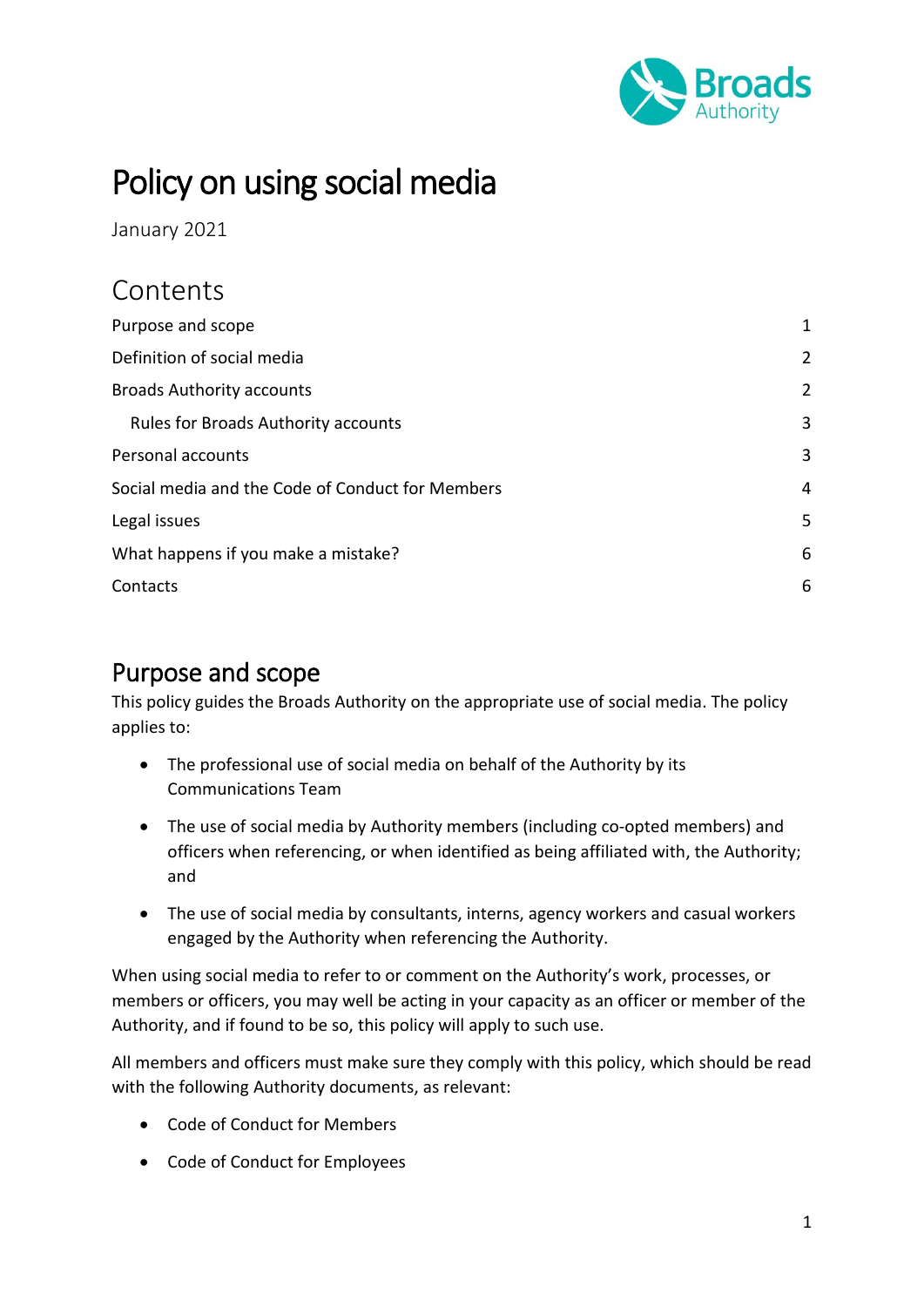• Protocol on Member and Officer Relations

## <span id="page-1-0"></span>Definition of social media

For the purposes of this policy, 'social media' means any type of online media that allows users to create and share content with others online, and to participate in social networking, discussion and interaction. This includes, but is not limited to:

- Social networking, such as Facebook, LinkedIn, Google+ or Yammer
- Microblogging, such as Twitter or Tumblr
- Photo sharing, such as Instagram, Snapchat, Pinterest or Flickr
- Video sharing, such as YouTube, Facebook Live, Periscope or Vimeo

This policy also covers private messaging through online channels such as Facebook, Twitter and WhatsApp.

Members or officers with any questions about the general use of social media should contact the Communications Team for advice.

## <span id="page-1-1"></span>Broads Authority accounts

The Broads Authority has the following corporate social media accounts:

- Facebook[: https://www.facebook.com/BroadsAuthority/](https://www.facebook.com/BroadsAuthority/)
- Twitter:<https://twitter.com/BroadsAuth>
- Instagram: #broadsauthority
- Linkedin: Broads Authority

It also manages social media accounts on various platforms for the Broads National Park.

These accounts are managed and administered by the Communications Team and should be used for most Authority-related social media activity. Other corporate accounts should not be set up without prior consultation with the Communications Team.

Within a business context, carefully managed social media is essential in:

- Publicising and promoting activities that enhance the Authority's reputation, its services and the partners and communities it works with;
- Promoting and strengthening the Authority's brand;
- Responding to questions from the public, businesses and other interests;
- Clarifying or correcting unclear or misleading views or statements;
- Giving information and guidance, including advice in emergency situations;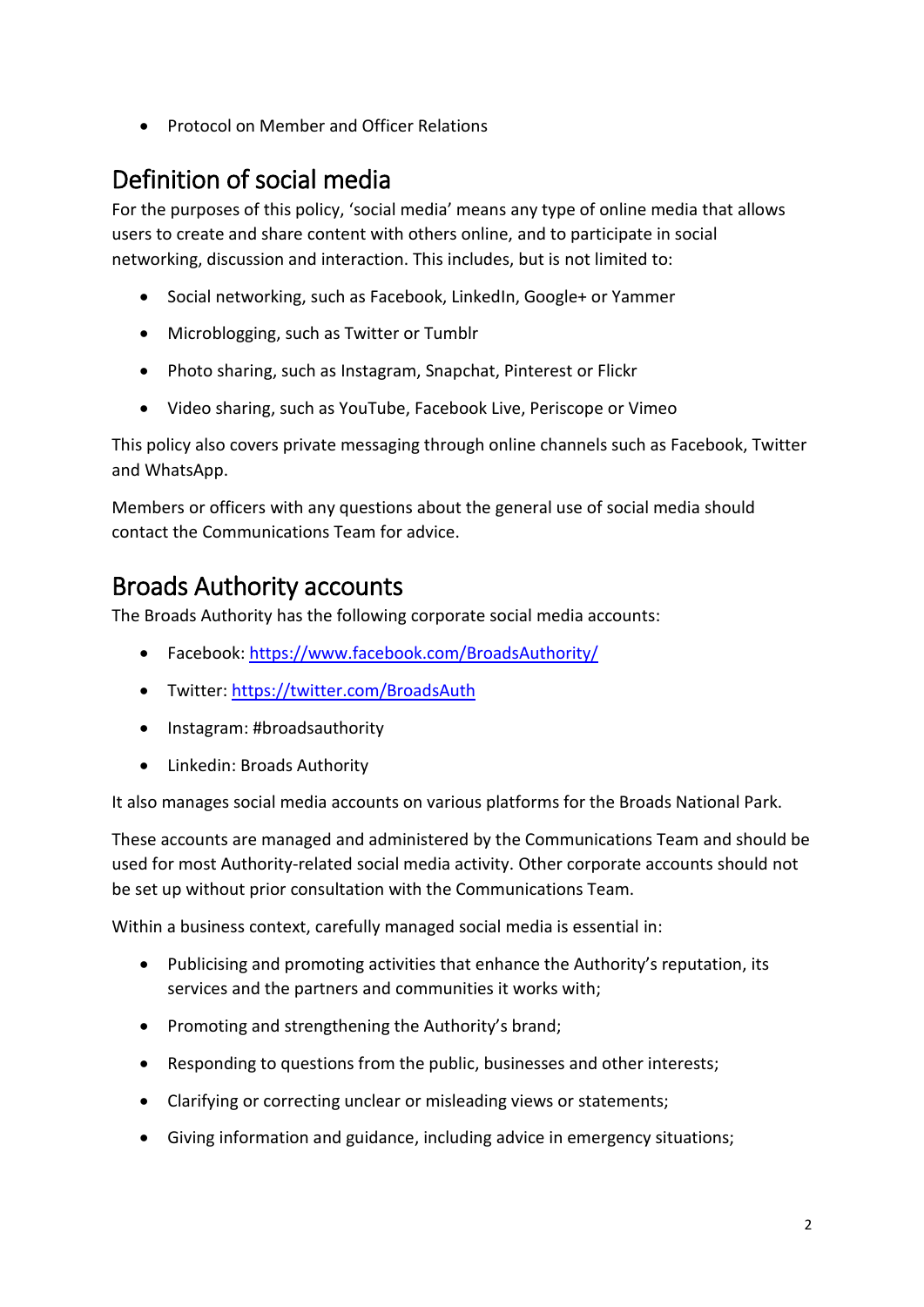• Engaging with the public about the services the Authority provides, and promoting their understanding and enjoyment of the Broads.

It takes a lot of time and effort to manage a social media account effectively and build up a good network of followers. It is important to maintain a consistent and professional approach across the Authority's social media channels.

The Communications Team will work with Authority colleagues to encourage good use of social media, and can provide guidance and training.

#### <span id="page-2-0"></span>Rules for Broads Authority accounts

Individual officers should not be named in Authority social media posts. This is to avoid compromising personal social media accounts with inappropriate followers or 'trolls' (people who post inflammatory, offensive or off-topic messages online).

All information and comments posted by the Authority will be seen as being associated with the organisation and will count as public statements on record. As such, they may be used as a reference at any time in the future.

The Communications Team will not post or disclose on social media:

- any politically sensitive or controversial information, or matters that could reasonably be considered as such; or
- confidential information gained by officers or members as part of their role, including personal information about people and confidential information relating to the Authority. This requirement will continue after the officer or member leave the Authority's employment or ceases to be a member.

### <span id="page-2-1"></span>Personal accounts

The following guidelines apply to all Authority officers, and to members whose personal social media accounts identify them as a member or co-opted member of the Authority.

If you use social media for personal use, and have indicated that you are an Authority member or officer, you should consider using a disclaimer that states that the opinions on your personal site are your own – for example, "The views expressed on this site are my own and do not reflect the views of the Broads Authority" (or "the views of my employer", as applicable).

Some members are also members of another authority or body, and their profile will indicate this. If this applies to you, you should make clear in what capacity you are expressing any views. Remember, even if you do not expressly state on social media that you are a member of the Authority, this policy will apply if a connection with the Authority can reasonably be made.

When posting content on social media, always be mindful of the impact your comments may have on the Authority's reputation, and on its members and officers. You are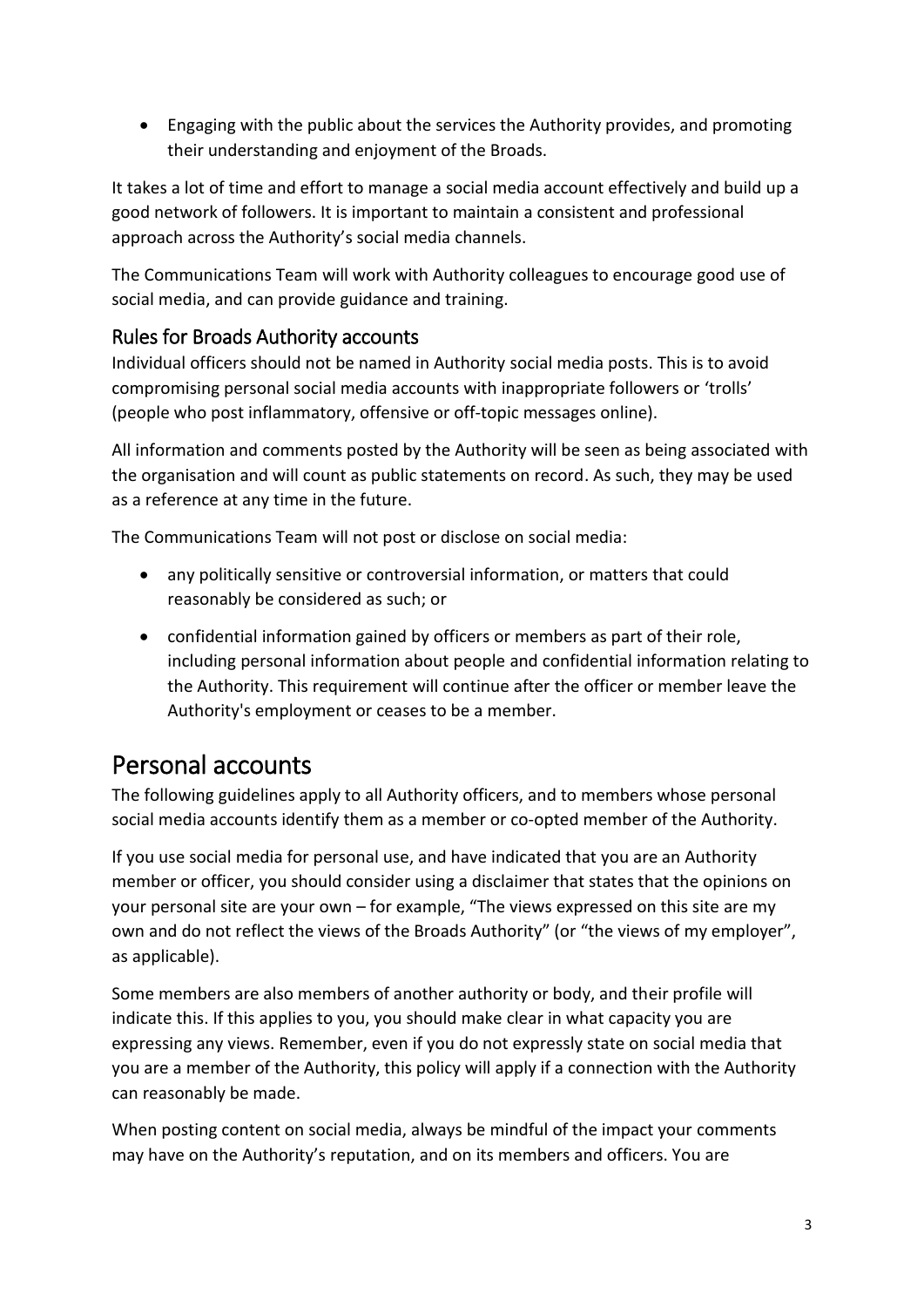personally responsible for the content you publish. What you publish may be around for a long time, so consider it carefully before publishing it.

Never disclose commercially sensitive, anti‐competitive, private or confidential information, and be sensible about disclosing personal details.

Social media networks, blogs and other types of online content are monitored by journalists to generate press and media content or legal questions. You should refer such enquiries to the Head of Communications. The Communications Team will monitor social media and respond where appropriate to inaccuracies or comments that could damage the Authority's reputation.

You must make sure you comply with data protection legislation in your posts. For example, you may need to move a public discussion to private messaging (Facebook) or Direct Message (Twitter) when discussing personal details, or ask someone to contact you in a private way, such as by telephone or email.

The Authority will not tolerate any of the following activity on social media, if it can be connected to you as a member or officer of the Authority:

- Abusive or threatening behaviour;
- Posting inappropriate comments or material that could be regarded as discriminatory;
- Misleading or false statements that could adversely affect the Authority's reputation;
- Inciting or supporting the commission of crime or unlawful acts; or
- Sharing or liking any of the activities referenced in this paragraph, as this could suggest that you approve of such activities.

If you feel you have been subject to cyber-bullying, or feel offended by material posted or uploaded through any digital communication network, officers should inform their line manager and members should inform the Monitoring Officer. For your own protection, you may 'block', 'hide' or 'ban' abusive users.

You must consider carefully who you accept through a 'friend request'. Accept a request only if you are sure it will not put you, as a member or officer, in the position of having a real or apparent conflict of interest.

If your online activities through social media are considered to be in breach of this policy, the Authority may require you to remove content that, in its reasonable opinion, breaches this policy.

## <span id="page-3-0"></span>Social media and the Code of Conduct for Members

S27(1) of the Localism Act 2011 say that a relevant authority must promote and maintain high standards of conduct by members and co-opted members of the authority. S27(2) of the Act says that in discharging its duty under subsection (1) a relevant authority must, in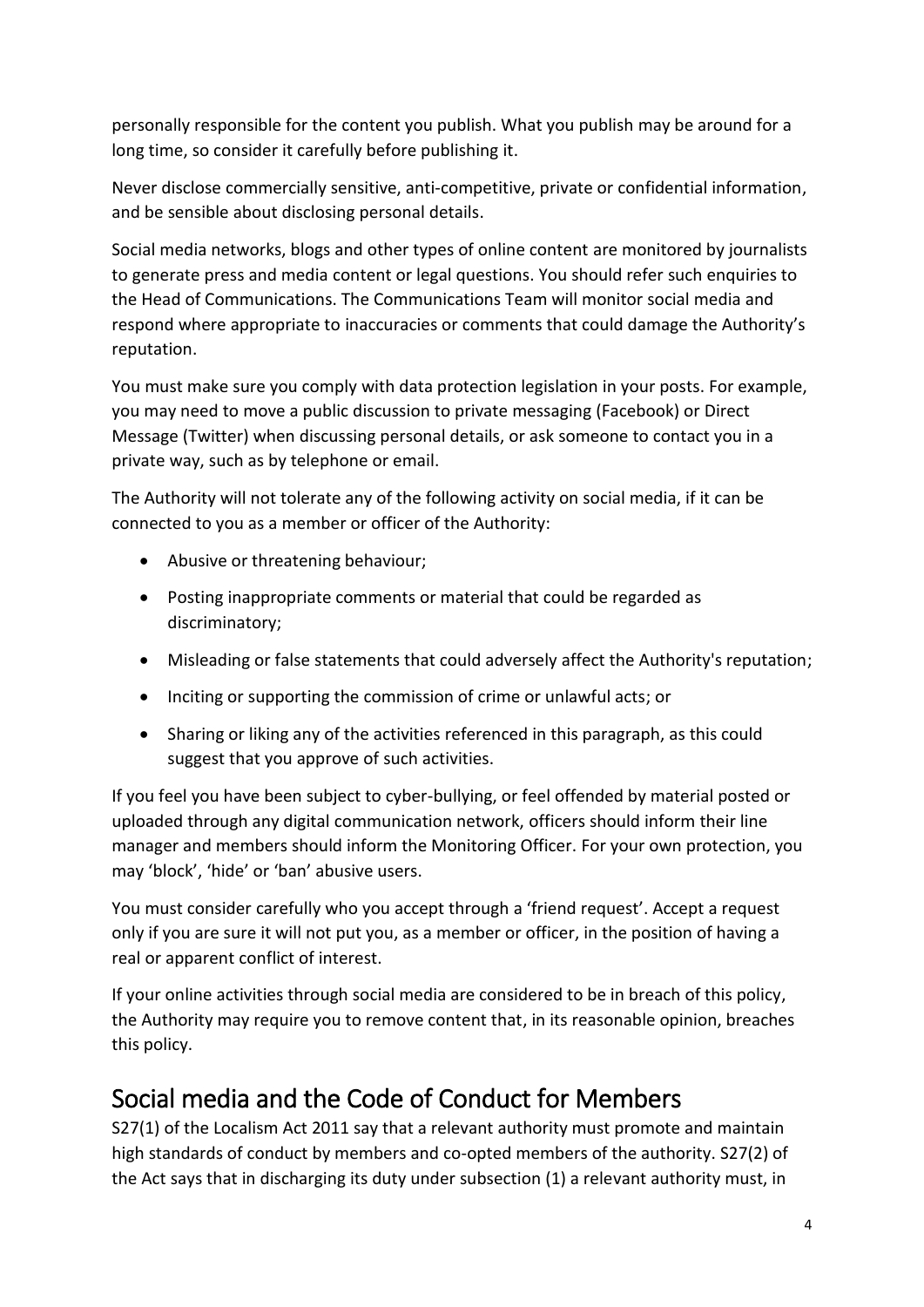particular, adopt a code dealing with the conduct that is expected of members and co-opted members of the authority when they are "acting in that capacity."

If there is a complaint made against a member under the Authority's Code of Conduct (the Code) about their use of social media, it must first be decided if the post was made by the member while acting in their official role, or in their private capacity. This decision is fact specific, and will depend on the exact circumstances of each case. That is why it is not easy to give clear examples of what may, or may not be, "in capacity".

However, it is recommended that members are clear in their communications about whether they are posting/tweeting, etc in their official role or in a private capacity. If you are acting in your role as an Authority member when using social media, and posting accordingly, the Code will apply to you. The Code may also apply if you are using your personal social media to comment on the Authority's business, members or officers. While the Code is not there to police your freedom of expression or your personal social media accounts, it may be wise to take special care if you use a private account to comment on or disclose the Authority's business, make personal comments about other members or officers, or write about things that you know only through being a member. An image of your comment could be copied to a public group, for example.

Members should also bear in mind that if communications are made public, even if they are sent in a private capacity, the media and the wider general public may not make the distinction between what is in capacity, and what is not. Please also note the point about the use of disclaimers when using personal social media accounts, as explained above.

## <span id="page-4-0"></span>Legal issues

The use of social media can bring the same legal issues as the use of any other media. The key difference is that, with social media, breaches of the law can become apparent very quickly and to a potentially huge audience.

You should be familiar with legal risks, including:

- Breach of copyright by using a third-party image or written material without permission: Make sure you have permission to use any photographs, film, sound recordings or printed material that is not your own.
- Defamation: Writing something about an individual or body that is considered to harm reputation can, and does, lead to significant claims for damages in the courts.
- Breach of the Malicious Communications Act 1988 or section 127 of the Communications Act 2003: This includes sending messages designed to cause anxiety or distress, or of an offensive or menacing character. These are criminal offences.
- Unfair Trading Regulations: These prohibit fake blogs, falsely representing oneself as a customer and falsely advertising on social media sites.